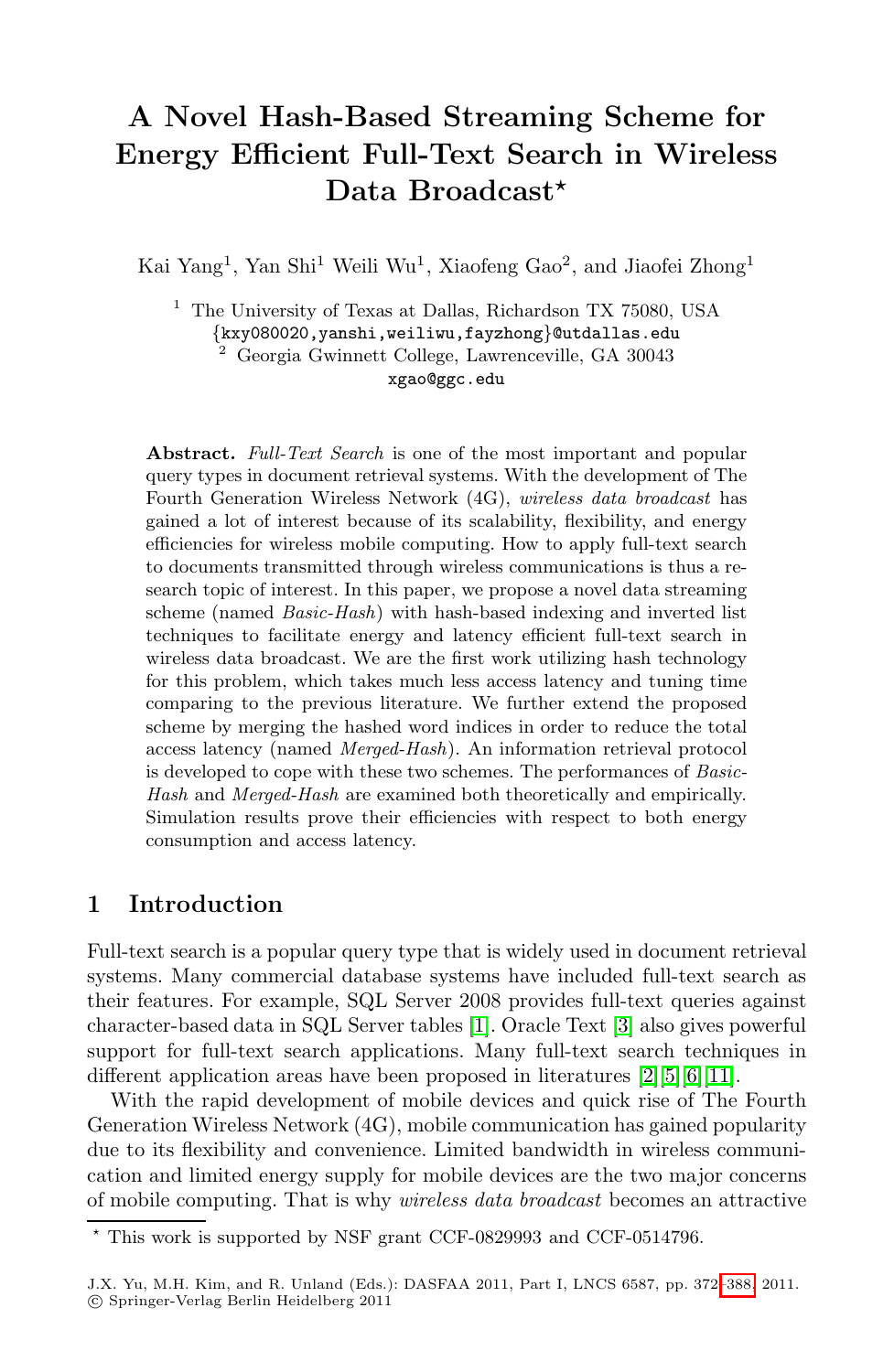data dissemination technique for mobile communication. In a wireless data broadcast system, Base Stations (BS) broadcast public information to all mobile devices within their transmission range through broa[dcas](#page-16-1)t channels. Mobile clients listen to the channels and retrieve information of their interest directly when they arrive. This scheme is bandwidth efficient because it utilizes most of the bandwidth as downlink and requires little uplink traffics. It is also energy efficient because receiving data costs much less energy than sending data.

Mobile devices usually have two modes: *active mode* and *doze mode*. In active mode, a device can listen, compare, and download the required data; while in doze mode, it turns off antennas and many processes to save energy. The energy consumed in active mode can be 100 times of that in doze mode [15]. In general, there are two major performance criteria for a wireless data broadcast system: *access latency* and *tuning time*. Access latency refers to the time interval between a client first tunes in the broadcast channel and it finally retrieves the data of [in](#page-15-2)terest, which reflects the system's time efficiency; tuning time is the total time a client remains in active mode, which indicates the system's energy efficiency.

How to apply full-text search in wireless data broadcast is an interesting but challenging topic. Since data broadcast is especially suitable for public information such as news report and traffic information, full-text search can be a very useful feature desired by mobile clients. For example, a mobile user may want to browse all news related to "FIFA", or all local traffic information that includes "accidents". Full-text search fo[r tr](#page-15-3)[adit](#page-16-2)[io](#page-15-4)[nal](#page-16-3) [disk](#page-16-4)-storage data has been well studies [9][12][4]. However, in wireless data broadcast, the data are stored "on the air" rather than on the disk, which posts new challenges to full-text search. In disk-based storage, documents are stored in physical space, so clients can "jump" among different storage slots with little cost; while in on-air storage, documents are [st](#page-15-5)ored sequentially along the time line, which posts much more cost for clients to search back and forth. Traditional full-text search techniques cannot not be adopted directly because of this difference. On the other hand, since existing index techniques for wireless data broadcast [10][17][8][19][20] are mainly based on predefined structured data with key attributes, they also cannot be directly applied for full-text search which uses arbitrary words as search keys. Therefore, new design of indexing schemes are needed to facilitate full-text search in order to ensure both time efficiency and energy efficiency.

To the best of our knowledge, [7] is the only published research on full-text query processing in wireless data broadcast. [The](#page-16-5)[y fi](#page-16-6)[rstl](#page-16-7)y utilized *inverted list* in processing full-text queries on a wireless broadcast stream, and then proposed two methods: *Inverted-List* and *Inverted-List + Index-Tree* which was extended to  $(1, \alpha)$  and  $(1, \alpha(1, \beta))$ . They made use of an inverted list to guide full-text search and a tree-based index to locate the key word in the inverted list. However, this method is not energy efficient enough because it might take a long tuning time to locate the key word in the inverted list. It is also not latency efficient enough due to the duplication of tree-based index.

Inverted list is a mature indexing method for full-text search [18][22][14]. It is a set of word indices which guides clients to find specific documents containing a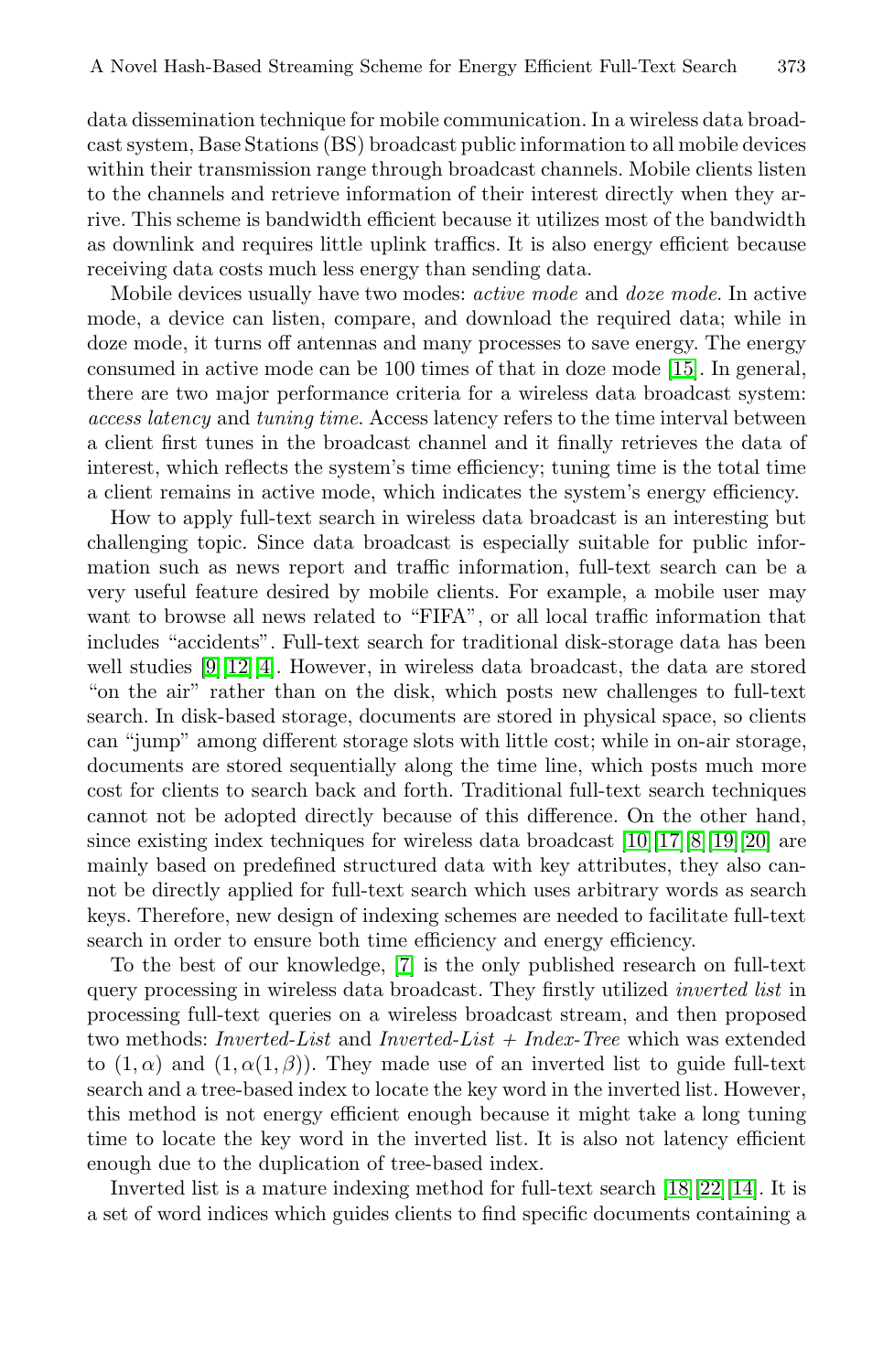specific word. In this paper, we apply inverted list as a guide for full-text search, but implement hash function instead of searching tree as indexing method, to avoid lengthening broadcast cycle and redundant tuning time for locating target word index. Note that hash function is used to index "word indices" in an inverted list, which is the "index of indices". So the index designed in this paper is a hierarchical index scheme with two levels: (1) inverted list, the index for documents, and (2) hash function, the index for word indices in an inverted list.

Compared with tree-based indexing technique, hash-based indexing for word indices is more flexible and space efficient for full-text search in wireless data broadcast. A hash function only takes several bytes while a searching tree may take thousands of bytes depending on its design. Hash-based index is more suitable for full-text search because the nature of full-text search uses arbitrary words as search keys. Based on this idea, we propose a novel data streaming scheme named *Basic-Hash* to allocate inverted list and documents on the broadcast channel. *Basic-Hash* is further improved to another streaming scheme named *Merged-Hash*, by merging the hashed word indices to reduce access latency. A client retrieval protocol is also developed corresponding to the two schemes. We are the first work utilizing hash technology for full-text search in wireless data broadcast. We also provide detailed theoretical analysis to evaluate the performance of *Basic-Hash* and *Merged-Hash*, and then implement many numerical experiments. Simulation results prove the efficiency of these two schemes with respect to both energy and access latency.

To summarize, our main contributions include:

- 1. We are the first work implement inverted list and hash function for full-text search in wireless data broadcast. We propose two novel wireless broadcast streaming schemes, namely, *Basic-Hash* and *Merged-Hash*, to facilitate fulltext query on broadcast documents. For each scheme, we develop algorithms for inverted index allocation, document allocation and query protocol.
- 2. We discuss how to turn collisio[n i](#page-3-0)ssues of hash functions into advantage and utilize appropriate collisions to reduce the access latency of full-text query.
- 3. We analyze the performances of *Basic-Hash* and *Merged-Hash* theoretically by computing the expected access latenc[y](#page-6-0) [a](#page-6-0)nd tuning time for full-text queres on broadcast streams created based on these two schemes.
- 4. We implement simulations for the proposed systems a[nd](#page-11-0) analyze their performances by simulation results.

The rest of the paper is organized as follows: Sec. 2 presents related works on wireless data broadcast, full-text search involving inverted list techniques, and recent research on full-text search for wireless data broadcast systems; Sec. 3 introduces the system model and some preliminaries; Sec. 4 first discusses the *Basic-Hash* broadcast streaming scheme to facilitate full-text search and then extends *Basic-Hash* to *Merged-Hash* to improve the performance; Sec. 5 theoretically analyzes the performances of *Basic-Hash* and *Merged-Hash*; Sec. 6 empirically analyzes *Basic-Hash* and *Merged-Hash* based on simulation results; and Sec. 7 concludes the paper and proposes future research directions.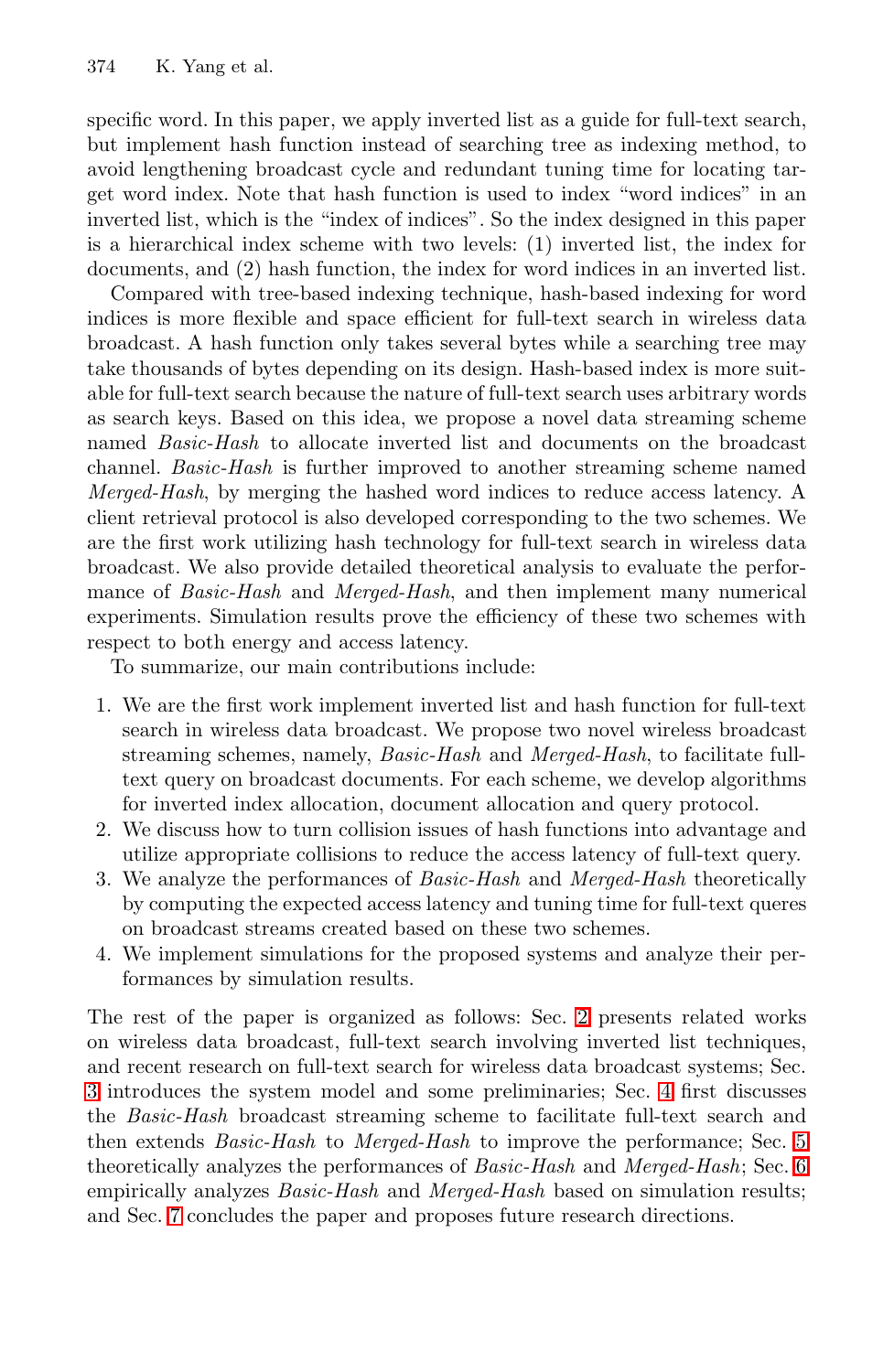## <span id="page-3-0"></span>**2 Related Work**

Wireless data broadcast ha[s](#page-16-8) [ga](#page-16-8)ined many attentions during the past few years. Imielinski et al. first gave an overview on wireless data broadcast systems in [10]. They also proposed a popular  $B^+$ -tree based distributed index to achieve energy efficiency. Many different [ind](#page-16-7)ex methods were proposed thereafter. Yao et al. [17] proposed an *exponential index* [wh](#page-16-9)ich has a linear but distributed structure to enhance error-resilience. In [21], the trade-off between confidentiality and performance of *signature-based index* was discussed. Hash-based index for wireless data broadcast was also proposed in [16]. All these index techniques, [ho](#page-16-6)wever, focus [only](#page-16-5) on structured data with predefined key attributes. They cannot be applied directly to guide full-text queries.

Inverted list is a popular structure in document retrieval systems and a wellknown technique for full-text search. Tomasic et al. [14] studied the incremental updates of inverted lists by dual-structure index. Scholer et al. [13] discussed the compression of inverted lists of document postings which contains the position and frequency of indexed terms and developed two approaches to improve the document retrieval efficiency. Zobel et al. gave a survey on inverted files for text search engines in [22]. Zhang et al. [18] studied how to process queries efficiently in distributed web search engines with optimized inverted list assignment. Most research works on inverted list are based on disk-storage documents. For on-air documents, modifications are needed to adjust to on-air storage features.

Chung et al. [7] firstly applied inverted list for full-text search in wireless data broadcast. They also combined tree-based indexing technique with inverted list for full-text query on broadcast documents. However, the construction of a searching tree and the duplication of inverted list will extend the total length of a broadcast cycle heavily, resulting additional access latency. Moreover, the average search time for a searching tree heavily relies on the depth of the tree, which is much more than the searching time of a hash function. Therefore, we replace the search tree with hash function design and construct a more efficient data streaming scheme for full-text search in wireless data broadcast.

## **3 Preliminary and System Model**

#### **3.1 System Model**

For simplification, we only discuss the situation for one Base Station (BS) with one communication channel. The broadcast program will not update during a period of time. The BS will broadcast several documents periodically in cycle. Each document only repeats once in a broadcast cycle. Let D denote a set of t documents to be broadcast.  $D = \{doc_0, doc_1, \cdots, doc_{t-1}\}.$  Each  $doc_i$  will be broadcast as several *buckets* on a channel, each with different size. Here bucket is the smallest logical unit on a broadcast channel. Assume  $y_i$  is the size of  $doc_i$ , measured by buckets, and  $Y = \{y_0, y_1, \dots, y_{t-1}\}.$ 

There are altogether v non-duplicated words in D, denoted as  $K=\{k_0, k_1,$  $\cdots$ ,  $k_{v-1}$ . Let w be the length of each word measured in bytes (here we assume on average, each word has the same length).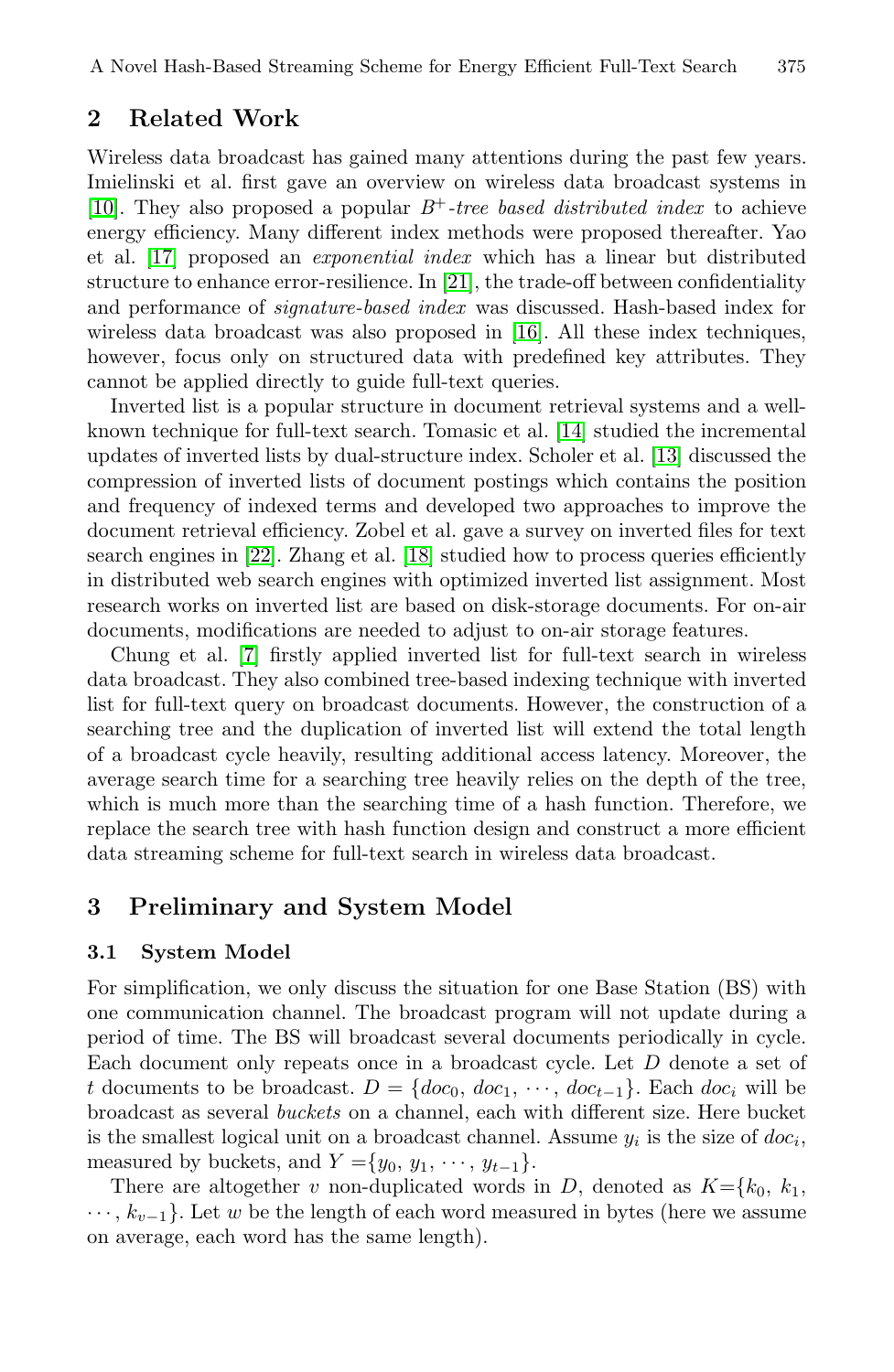Besides documents, we also need to insert indices to form a full broadcast cycle. As mentioned in Sec. 1, we will apply inverted list and hash function together as a searching method. A hash function will be appended to each of the bucket, while the inverted list will be split into word indices and interleave with document buckets. After all the process, we will form a whole broadcast cycle, consisting of a sequence of broadcast buckets. Each bucket will have a continuous sequence number starting from 0. Let *bcycle* denote this bucket sequence, and |bcycle| denote the whole number of bu[cket](#page-16-5)[s in](#page-16-6) [on](#page-16-7)e broadcast cycle.

#### **3.2 Inverted List**

To facilitate full-text search in wireless data broadcast systems, we apply inverted list technique. For full-text search, each word can be related to several documents and each document contains usually more than one word. To resolve such many-to-many relationship between documents and words, inverted list has been popularly used as an index in data retrieval systems [18][22][14].

| $k_1 \rightarrow$ doc <sub>1</sub> doc <sub>2</sub> doc <sub>3</sub> doc <sub>4</sub> doc <sub>5</sub> doc <sub>6</sub> doc <sub>6</sub> |                                                          |                                                                                                             | $k_2 \rightarrow$ doc <sub>2</sub> doc <sub>3</sub> doc <sub>5</sub> $k_3 \rightarrow$ doc <sub>1</sub> doc <sub>3</sub> $k_4 \rightarrow$ doc <sub>1</sub> doc <sub>3</sub>                                                                                                                                                                               |
|------------------------------------------------------------------------------------------------------------------------------------------|----------------------------------------------------------|-------------------------------------------------------------------------------------------------------------|------------------------------------------------------------------------------------------------------------------------------------------------------------------------------------------------------------------------------------------------------------------------------------------------------------------------------------------------------------|
|                                                                                                                                          |                                                          |                                                                                                             | $k_5 \rightarrow 0$ doc <sub>a</sub> $k_6 \rightarrow 0$ doc <sub>a</sub> $k_7 \rightarrow 0$ doc <sub>a</sub> $k_8 \rightarrow 0$ doc <sub>a</sub> $k_{10} \rightarrow 0$ doc <sub>a</sub> doc <sub>a</sub> $k_{11} \rightarrow 0$ doc <sub>a</sub> doc <sub>a</sub> doc <sub>a</sub> doc <sub>a</sub> doc <sub>a</sub> doc <sub>a</sub> doc <sub>a</sub> |
| $k_{12}$ doc <sub>2</sub> $k_{13}$ doc <sub>2</sub> doc <sub>6</sub>                                                                     | $k_{14}$ $\rightarrow$ doc <sub>2</sub> doc <sub>6</sub> | $k_{15}$ $\rightarrow$ doc <sub>1</sub> doc <sub>2</sub> doc <sub>3</sub> doc <sub>4</sub> doc <sub>4</sub> |                                                                                                                                                                                                                                                                                                                                                            |

<span id="page-4-0"></span>**Fig. 1.** Example of an Inverted List for Broadcast System

Let I be an inverted list composed of v entries representing v non-duplicated words in  $D$ . In each entry, a word  $k_i$  is linked with a set of document address pointers which can guide clients to find documents containing this word. We name each entry a *word index*, denoted as  $e_i$ . The number of pointers in each word index depends on how many documents contain this word and is not necessarily the same. Fig. 1 is an example of an inverted list generated from 6 documents. Each pointer indicates the time offset from the index to the target document. Clients can tune off during this offset, and tune on again to save some energy.

Instead of treating an inverted list as a whole, we split it into a set of word indices, each of which is a pair of a word and a list of offsets that points to documents containing the word, that is,  $I = \{e_i, i = 0, \dots, v - 1\}$  where  $e_i = \langle$  $k_i : doc\_addr\_offset\_list_i >$ .

For each word index  $e_i \in I$ ,  $s_i$  denotes its number of document address offsets. Assume a is the length of one document address pointer measured in bytes, then the length of  $e_i$  can be easily computed as  $w + as_i$ .

## **3.3 Hash Function and Collisions**

There are many hash functions that can hash strings into integers. In this paper, only hashing a word into an integer is not enough. We need to hash a word into a bucket on a broadcast cycle. If |bcycle| denotes the length of a broadcast cycle, we should map the integer result to a sequence number between 0 and  $|bcycle|$ -1.

*Collisions* can be quantified by *collision rate*  $\gamma$ . In this paper, a collision happens when a word index is hashed to the same bucket as some previously hashed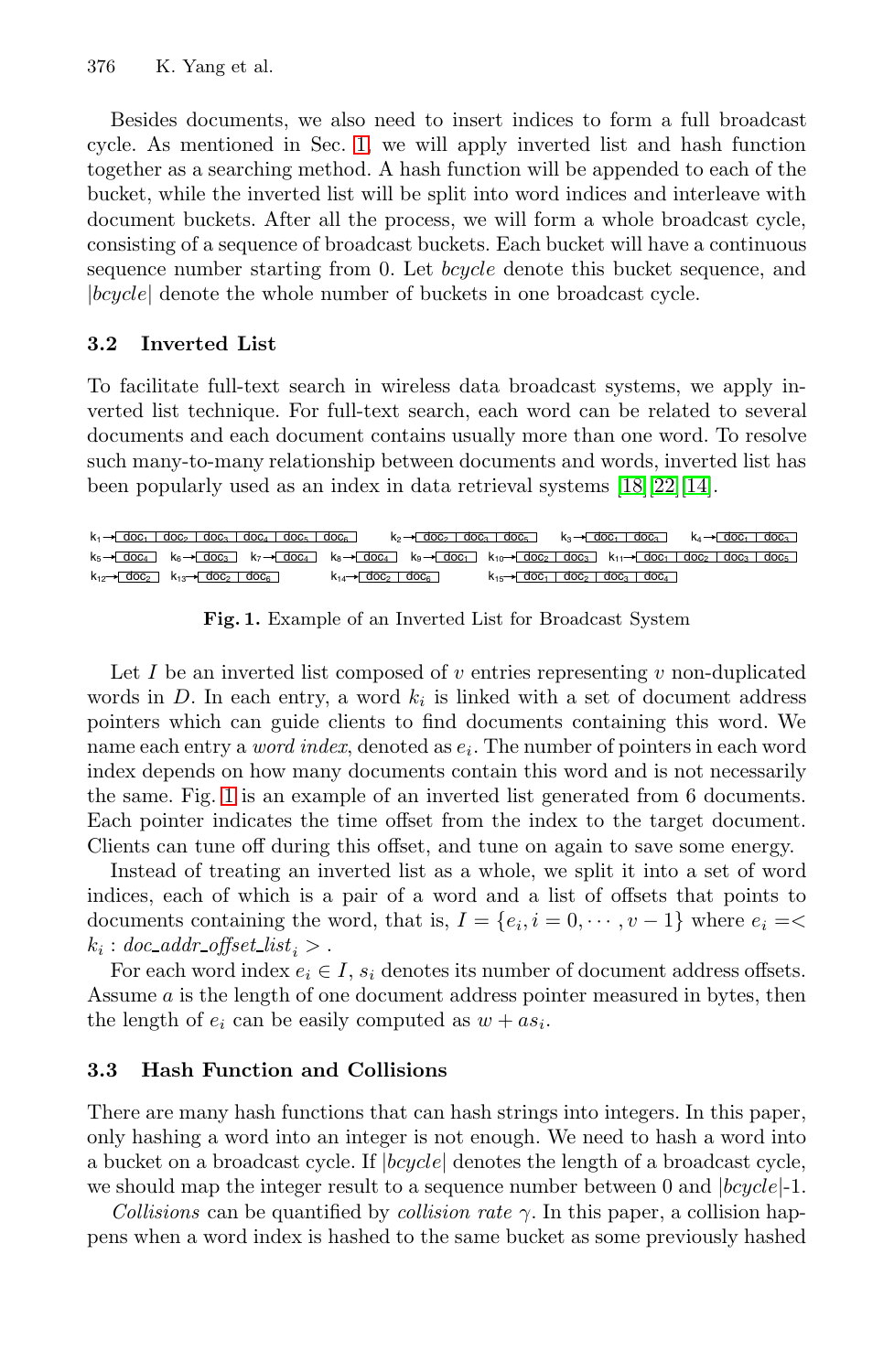word indices were. In this case, the collision rate  $\gamma =$  total number of collisions/v. In most hashing applications, collisions are what designers try to avoid because it increases the average cost of lookup operations. However, it is inevitable whenever mapping a large set of data into a relati[vely](#page-6-1) small range. While most hash function applications struggle for collision issues, our method is much more collision-tolerant. In fact, appropriate collisions are even beneficial. This is because in our method, hash scheme is only used to allocate the word indices in the inverted list and usually the sizes of most word indices are not exactly the size of a bucket. Therefore, more than one word indices hashed into the same bucket may help increasing the bucket utilization factor, which will reduce the length of a broadcast cycle and the average access latency of query processing. We will do a more detailed discussion on the collision issue in Subsec. 4.1.

#### **3.4 Data Structure of a Bucket**

A bucket is composed of two parts: *header* and *payload*. Header records basic information of a bucket such as bucket id and sequence number, while payload is the part of a bucket to store data. In our model, there are two different types of buckets: *index bucket* which stores word indices, and *document bucket* which stores documents. Index and document buckets [ha](#page-5-0)ve the same length and header structure. Hence, we can use the number of buckets to measure both Y and  $|bcycle|$ . If the total number of index buckets within one broadcast cycle is  $|IB|$  and the total number of document buckets is  $|DB|$ , then we should have:

$$
|bcycle| = |DB| + |IB|.
$$
 (1)

<span id="page-5-0"></span>Next, we will illustrate the detailed design of index and document buckets. Assume a bucket is capable of carrying l bytes information. For both index and document buckets, the header contains the following information in Tab. 1.

**Table 1.** Information in a Bucket Header

| <b>Item Description</b>                                                       |
|-------------------------------------------------------------------------------|
| <b>TYPE:</b> whether the bucket is an index or document bucket.               |
| <b>LEFT</b> : length of unused space, measured in bytes.                      |
| <b>END</b> : whether the index or document ends.                              |
| <b>MERGEP</b> : time offset of merged index bucket.                           |
| SQ: sequence number of a bucket. In this method, SQ is also the hash value.   |
| <b>OFFSET:</b> distance to the next bucket containing the same document.      |
| <b>HASH:</b> hash function to compute sequence number of target index bucket. |

For a document bucket, the payload is part of a document or a complete document, depending on the document size. For an index bucket, the payload may contain a part of a long word index or several short word indices. Fig. 2 illustrates the whole view of a broadcast cycle and details of index and document buckets. Here grey block **D** denotes document buckets, while white block **I** denotes an index bucket. Each document  $doc<sub>i</sub>$  has  $y<sub>i</sub>$  document buckets, but they may be separated by some index bucket, not necessarily consecutively broadcasted.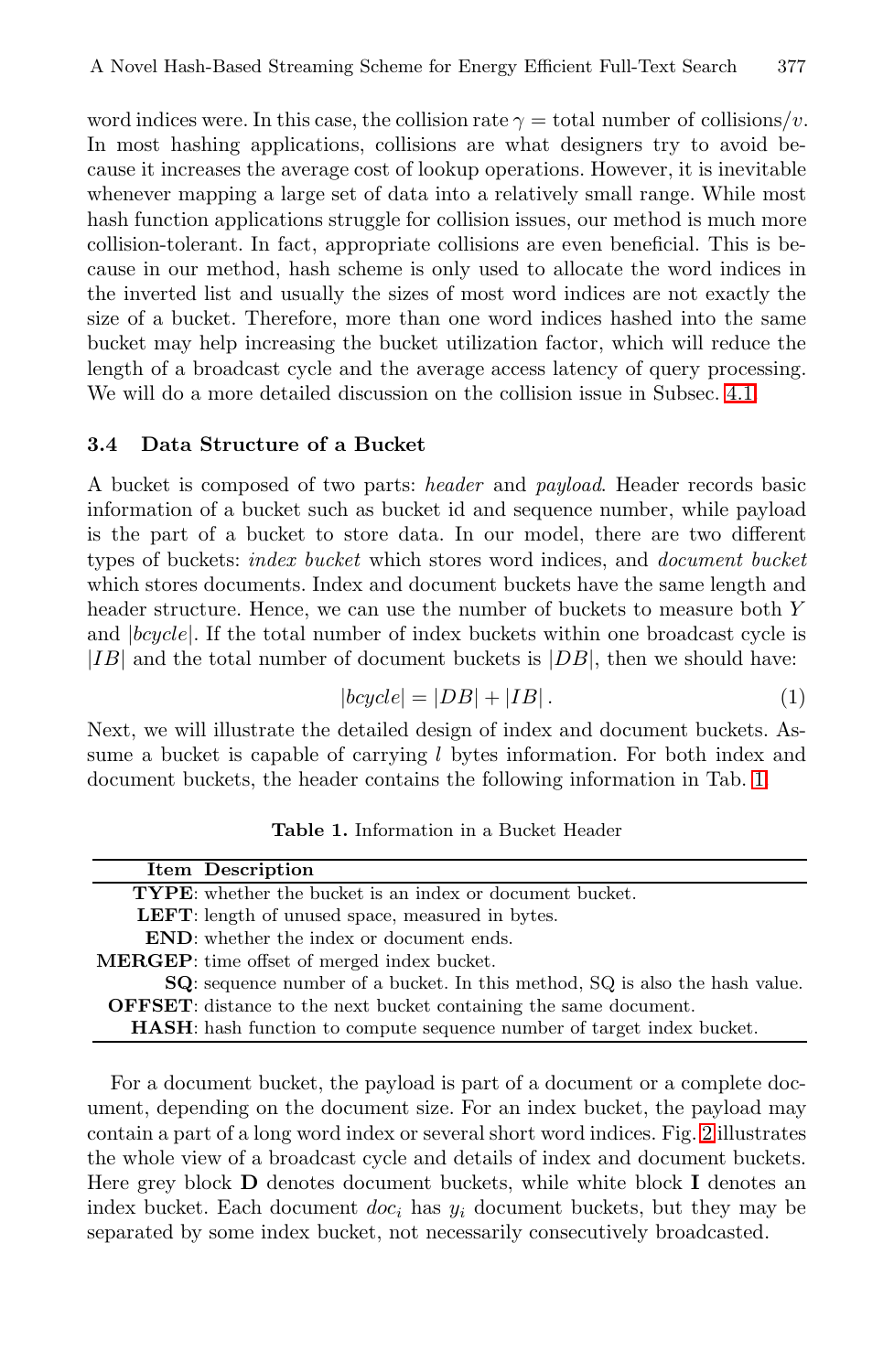**Table 2.** Symbol Description

<span id="page-6-2"></span>

| Sym               | Description                                                                | Sym                   | Description                     |
|-------------------|----------------------------------------------------------------------------|-----------------------|---------------------------------|
| D                 | document set. $D = \{doc_0, \dots, doc_{t-1}\}\ a\ $                       |                       | document pointer size.          |
|                   | document length. $Y = \{y_0, \dots, y_{t-1}\}\$                            |                       | bucket size.                    |
| K                 | word set. $K = \{k_0, \dots, k_{v-1}\}\$                                   |                       | number of documents.            |
|                   | an inverted list. $I = \{e_0, \dots, e_{v-1}\}\$                           | $\boldsymbol{v}$      | number of keywords.             |
|                   | $S = \{s_0, \dots, s_{n-1}\}\$ , where $s_i$ is the                        | w                     | word size.                      |
|                   | number of document pointers in $e_i$ .                                     |                       | collision rate.                 |
|                   | $Avg(S)$ average number of document                                        |                       | merge rate.                     |
|                   | pointers in each word index.                                               | bcycle                | one broadcast cycle.            |
| IB                | number of index buckets.                                                   | bcycle                | length of <i>bcycle</i> .       |
| IDBI              | number of document buckets.                                                | $\vert ibcycle \vert$ | initial broadcast cycle length. |
| $\vert MIB \vert$ | number of index buckets after merging. $ Avg(AL) $ average access latency. |                       |                                 |
| AKE               | average length of the keyword entry.                                       |                       | $Avq(TT)$ average tuning time.  |

<span id="page-6-0"></span>For convenience, Tab. 2 lists all symbols used in this paper. Some will be defined in the following sections.

# **4 Hash-Based Full-Text Search Methods**

<span id="page-6-1"></span>In this section, we will introduce the construction of two data streaming schemes for full-text search, which are *Basic-Hash* and *Merged-Hash*. Data streaming scheme is a preprocessing before documents are broadcasted on channels. It will interleave documents and inverted list as a whole data stream, allocate index buckets and data buckets according to the predefined hash function, and then setup corresponding address pointer and other information for clients to search words of interest and retrieve target documents.

In the following subsections, we will discuss the construction of Basic-Hash and Merged-Hash, with detailed algorithm description, examples, and scenario discussion. Finally, we propose an information retrieval protocol for mobile/ wireless clients to retrieve their interest documents.

## **4.1 Basic-Hash Data Streaming Scheme**

Full-text query processing can be achieved by adding the inverted list onto the broadcast channel. If we put the inverted list directly in front of the documents, the average tuning time can be dramatically long because the client needs to go through the inverted list one by one to find the word index of interest. This tuning time overhead can be reduced by a two-level index scheme which adds another level of index for the inverted list.

In this subsection, we propose a novel two-level index scheme for full-text search called *Basic-Hash* method. The idea is to hash all word indices in the inverted list onto the broadcast channel. The documents and word indices are interleaved with each other. We choose hashing rather than tree-based indexing as the index for the inverted list because it is faster and doesn't occupy much space. Once a client tunes in the broadcast channel, it reads the hash function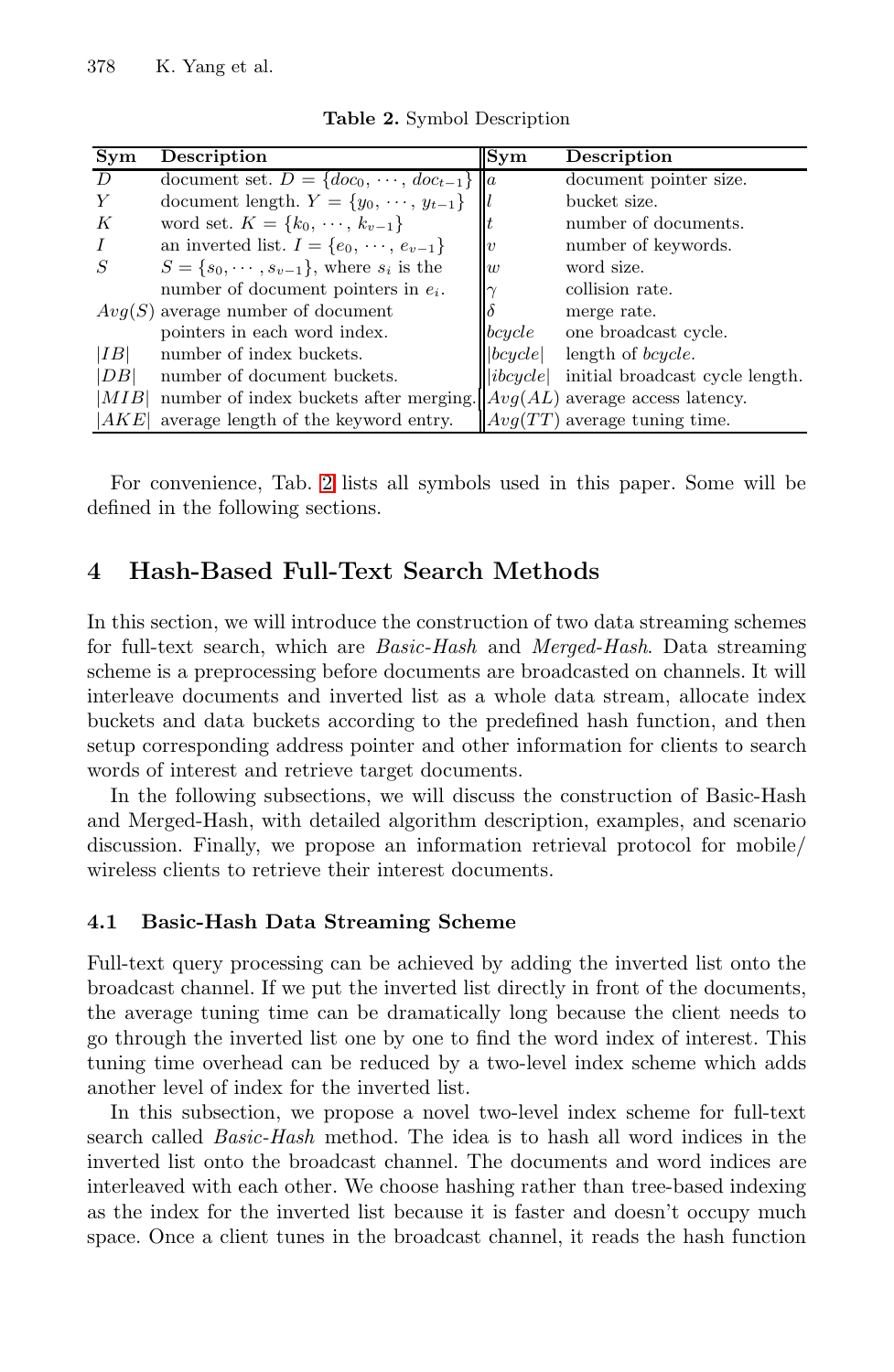in the header of a bucket and computes the offset to the target word index immediately. The tuning time to reach the word index of interest is only 2 in the ideal case. Hash function also takes little space from the header of each bucket, without occupying extra index buckets.

It takes three steps to construct a bcycle using *Basic-Hash* broadcast scheme:

- **Step 1:** *Index Allocation*. Hash all word indices onto broadcast channel (Alg. 1);
- **Step 2:** *Document Allocation*. Fill empty buckets with documents (Alg. 2).
- **Step 3:** *Pointer setup*. Set offset information for pointers in word indices and document/index buckets.

**Hash Function.** Before index allocation and document allocation, we need to construct our hash function. Recall that there are t documents to broadcast, each with  $y_i$  buckets. I is split into v entries, each with a document address offset list of size  $s_i$ . Each word has w bytes, each document address pointer is a bytes, and each bucket contains *l* bytes (we ignore the length of the header). Initially, we do not know  $|bcycle|$ , so we will use an estimated  $|ibcycle|$  to represent the length of a broadcast c[yc](#page-8-0)le. It is easy to know,  $|ibcycle| = \sum_{i=0}^{t-1} y_i + \frac{1}{l} \{a \sum_{j=0}^{v-1} s_j + v \times w\}.$ <br>Then the hash function should be: Then the hash function should be:

 $Hash(string) = hashCode(string) \mod |ibcycle|.$ 

In the above equation, the input string will be a word (string), while the output is an integer between 0 and  $|ibcycle| - 1$ . This function maps a word index to a broadcast bucket with sequence number equal to hashed value.

**Index Allocation.** Algorithm 1 describes **Step 1** of Basic-Hash: hashing all word indices onto broadcast channel. Let **A** denote the bucket sequence array. Initially, **A** contains  $\vert ibcycle \vert$  empty bucket with consecutive sequence number starting from 0. We use  $A[0], \dots, A[|bcycle|-1]$  to represent each bucket. The main idea of Alg. 1 is: firstly, sort I by  $s_i$ ,  $i = 0, \dots, v - 1$  in increasing order as  $I' = \{e'_0, \dots, e'_{v-1}\}.$  Next, hash each  $e'_i$  onto the channel in order.<br>The section process guarantees that during allocation if more to

The sorting process guarantees that during allocation, if more than one word index are hashed to t[he](#page-8-1) same bucket, the shorter word index will be assigned to the bucket first and longer word indices will be appended thereafter, which helps reducing the average tuning time for a client to find the word index of interest.

Since each bucket has l bytes capability, it may include more than one word index. Once encountering a collision, we will append  $e'_i$  right after the existing index. If this bucket is full, then find the next available bucket right forward and index. If this bucket is full, then find the next available bucket right forward and insert  $e'_i$ . It is also possible that there is no enough space for  $e'_i$ . In this situation, we will push other word indices in buckets with higher sequence number, and "insert"  $e'_i$ . An example is shown in Fig. 3.<br>Fig. 3 illuminates soveral scoperies for in

Fig. 3 illuminates several scenarios for index allocation. In (a), word index  $e_5$ should be insert into bucket  $A[9]$ . Since  $A[9]$  is empty, we directly insert  $e_5$  into it. If the size of  $e_5$  is larger than  $A[9]$ , the rest part will be appended to  $A[10]$ or more buckets. In (b),  $e_2$ ,  $e_3$ , and  $e_5$  have been allocated already, and we are going to insert  $e_7$  to  $A[7]$ . Since  $e_2$  is already allocated at  $A[7]$ , and there is still enough space left in  $A[7]$ , we append  $e_7$  after  $e_2$ . In (c),  $e_1$  should be inserted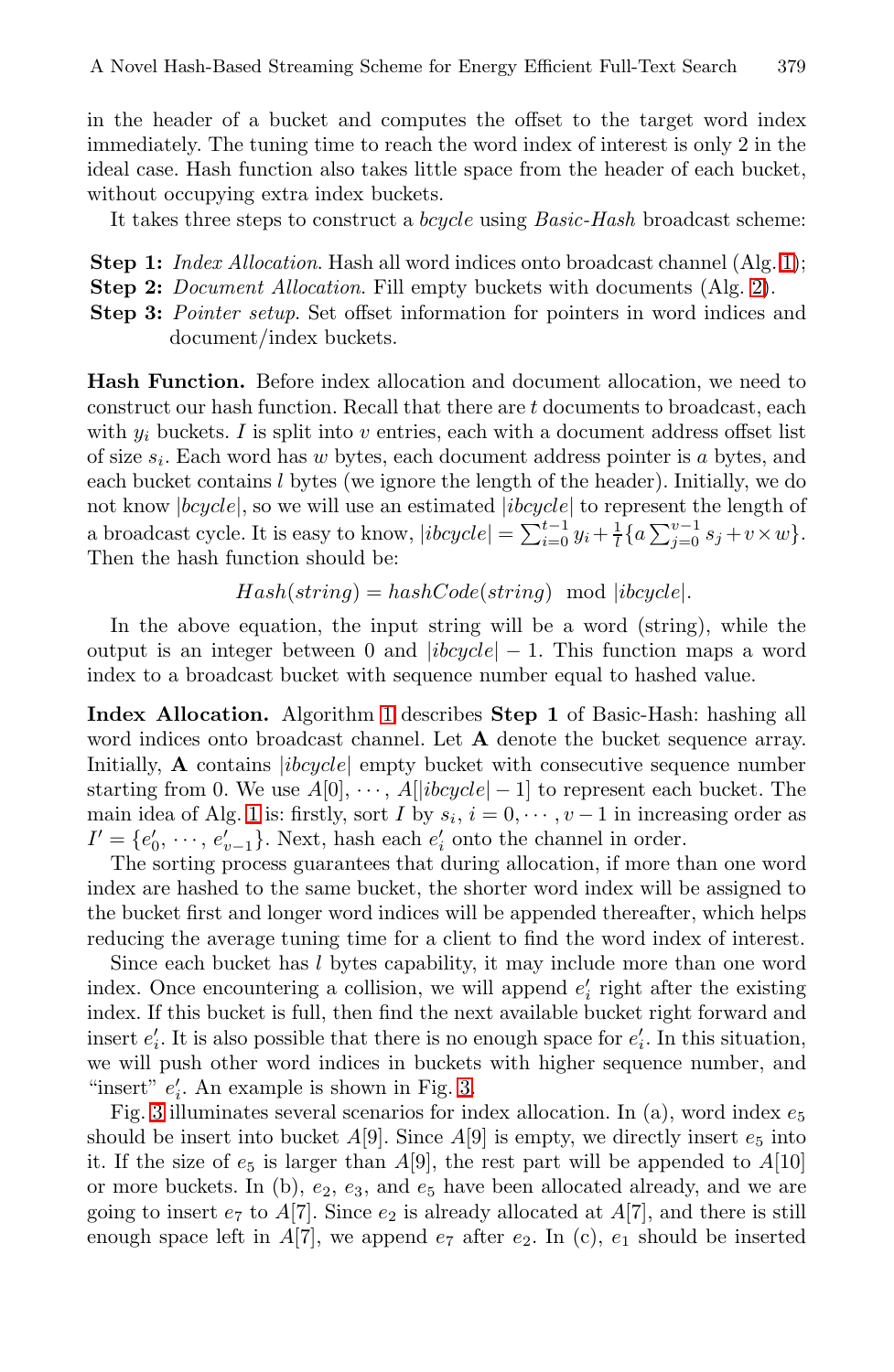

**Fig. 2.** Whole View of bcycle

<span id="page-8-1"></span>**Fig. 3.** Index Allocation Scenario Analysis

<span id="page-8-0"></span>

into  $A[6]$ .  $e_2$ ,  $e_3$ ,  $e_5$ , and  $e_7$  has already been allocated onto the channel before inserting  $e_1$ . Note that  $A[6]$  does not have enough space for  $e_5$ . Thus from  $A[7]$ , all the data entries should be moved forward until  $e_1$  can fit into the channel. Since there is some unfilled space between  $e_7$  and  $e_5$ ,  $e_5$  will not be influenced. Detailed description of index allocation is illustrated in Alg. 1.

**Data Allocation.** Alg. 2 discusses how to allocate documents after index allocation process. Since each bucket can be either an index bucket or a document bucket, we cannot append documents to these buckets which already contain indices. Therefore, starting from  $A[0]$ , we will scan each bucket in order, and insert documents from  $doc_0$  to  $doc_{t-1}$  sequentially to the empty buckets. Each  $doc_i$  will take  $y_i$  buckets. We use  $doc_i^j$  to denote the  $j^{th}$  bucket for  $doc_i$  in short.

**Pointer Setup.** Besides index allocation and data allocation, we need to setup the offset (address) information for pointers inside each word index, as well as **OFFSET** in each bucket header (since each document  $doc<sub>i</sub>$  will be split into  $y_i$  buckets, and may not be consecutively allocated, we need another pointer to figure out this information). Pointers for word indices in buckets and **OFFSET** in headers can only be setup after the index and data allocation, because we did not know the locations of documents before that. To fill **OFFSET** in headers, we can scan reversely from the last bucket of the *bcycle*, record the sequence number of each  $doc<sub>i</sub><sup>j</sup>$ , and then fill the offset information.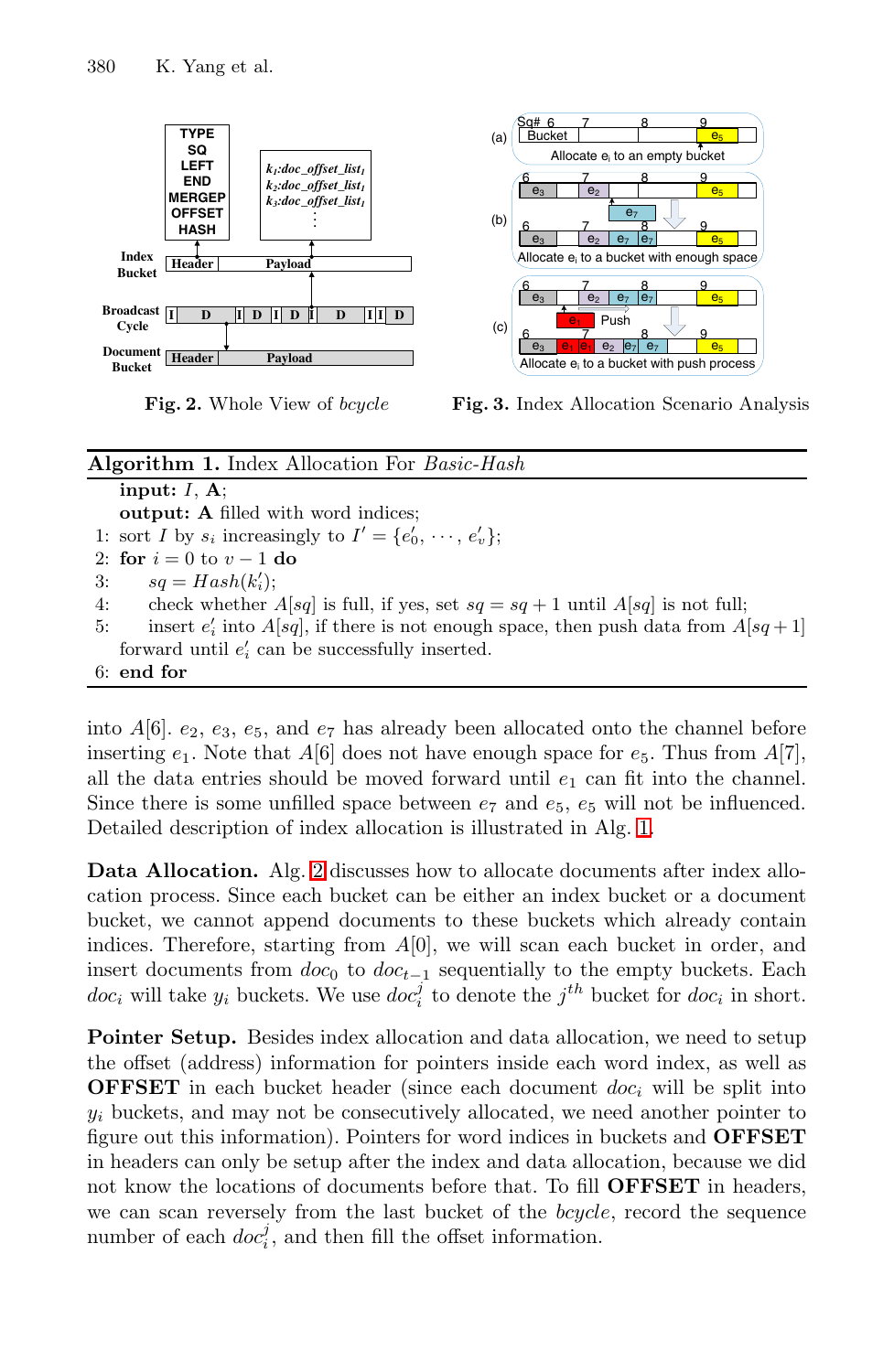<span id="page-9-0"></span>**Algorithm 2.** Document Allocation for *Basic-Hash* **input:** D, **A**; **output:** a complete broadcast stream **A**; 1:  $sq = 0, j = 0;$ 2: **for**  $i = 0$  to  $t - 1$  **do**  $\triangleright$  *Insert doc<sub>i</sub> onto channel*<br>3: while  $j < y_i$  **do** while  $j < y_i$  do 4: **if**  $A[sq]$  is empty **then** append  $doc_i^j$  to  $A[sq]$ ;  $j = j + 1$ ;  $sq = sq + 1$ ; 5: **else**  $sq = sq + 1$ ; **end if** 6: **end while** 7:  $j = 0$ ;  $\triangleright$  *Reset intermediate variable* 8: **end for After Index Allocation** 



<span id="page-9-1"></span>**Fig. 4.** Index and Document Allocation of Hash-Based Method

**An Exam[ple](#page-9-1).** We apply *Basic-Hash* to the document set described in Fig. 1 as an example to demonstrate the complete streaming procedure. Assume  $w = a$ 4bytes. We can then compute the length of each word index. Assume  $l = 24$  bytes, each of  $doc_1$ ,  $doc_2$ ,  $doc_3$  and  $doc_4$  takes 2 buckets,  $doc_5$  takes 3 bucket, and  $doc_6$ takes 1 bucket. Based on the above information, we can compute  $|ibcycle| = 20$ . Following Alg. 1, we first alloc[at](#page-15-5)e all word indices onto the channel. Then, we use Alg. 2 to allocate 6 documents. The broadcast cycle after index and document allocations is presented in Fig. 4 respectively. Finally, after bcycle is constructed, we need to fill the necessary header and pointer information to each bucket.

### **4.2 Merged-Hash Data Streaming Scheme**

*Basic-Hash* method can dramatically shorten the average tuning time of the search process than the *Inverted List* method in [7]. The average access latency, however, is much longer. The reason is that in *Inverted List* method, all the word indices are combined together, and inserted into consecutive buckets. On the other hand, *Basic-Hash* method separates them and maps each index respectively into disconnect buckets, which makes |bcycle| much longer. For example, if the document number is 1000, total number of words is 500, the inverted list may only occupy 100 bucket; while a non-conflict hash function maps words in different buckets from each other, which occupies 500 buckets. The |bcycle| expands from 1100 to 1500, and the average access latency is thus influenced.

**Merged-Hash Algorithm.** *Merged-Hash* aims at reducing average access latency by reducing the number of index buckets. Compared with *Basic-Hash*, *Merged-Hash* has one more step: *Merge Word Index*. It will be performed between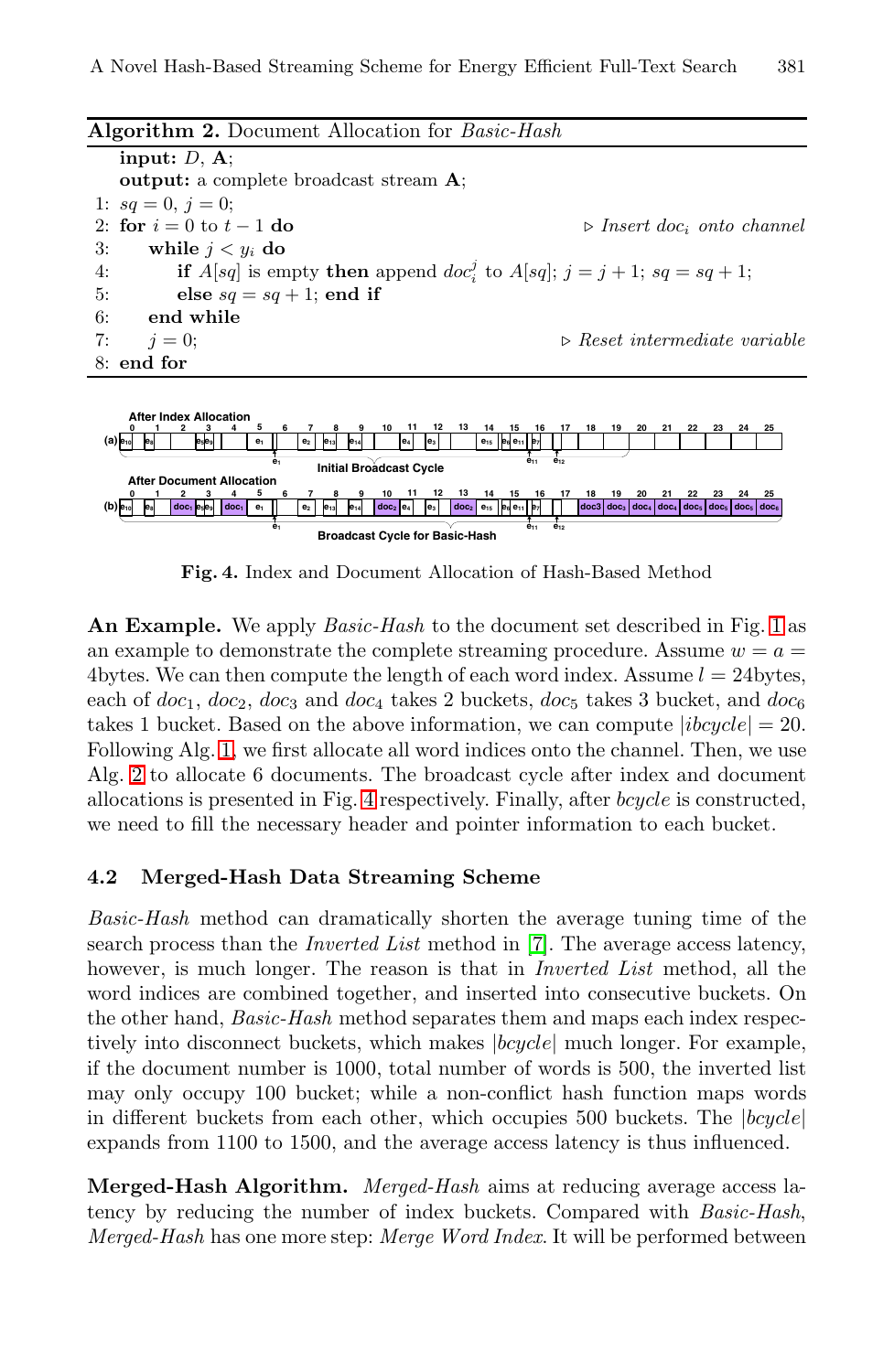Alg. 1 and 2. The purpose is to co[m](#page-10-0)bine adjacent index fragments into one bucket to make full use of bucket space. Merge process can reduce  $|bcycle|$  without increasing average tuning time.

<span id="page-10-0"></span>The idea of *Merge Word Index* algorithm is: starting from the last index bucket  $A[i]$ , if its closest previous index  $A[j]$  can be merged into  $A[i]$ , then append  $A[j]$  to  $A[i]$ , and delete  $A[j]$ . Repeat this process until either  $A[i]$  is full or its closest previous index  $A[i]$  is full or cannot be merged into  $A[i]$ . Next, find another  $A[i]$  and repeat the above process, until all index buckets have been scanned. The detailed description is showed in Alg. 3.

| <b>Algorithm 3.</b> Merge Word Index                                      |  |  |
|---------------------------------------------------------------------------|--|--|
| input: $A$ :                                                              |  |  |
| <b>output:</b> A with merged word indices;                                |  |  |
| 1: find the last non-full index $A[i]$ , set $M = A[i]$ ;                 |  |  |
| 2: while $M$ is not full do                                               |  |  |
| find its closest previous index $A[j]$ ;<br>3:                            |  |  |
| <b>if</b> $A[i]$ is not full and M has enough space for $A[i]$ then<br>4: |  |  |
| append $A[j]$ to M, delete $A[j]$ ;<br>5:                                 |  |  |
| else $M = A[j]$ , Break; end if<br>6:                                     |  |  |
| 7: end while                                                              |  |  |
| 8: repeat Line 2 to Line 7 until all index buckets have been scanned.     |  |  |

An Example. We also use an example shown in Fig. 5(a) to illustrate Alg. 3. Merge process begins at bucket 17 with M moving backwards. We can see that word indices in bucket 16 is merged in bucket 17 because there is enough space for them to append. And we also observe that bucket 15 does not follow the step of bucket 16, because after bucket 16 is merged to bucket 17, their is not enough space any more to append the whole indices in bucket 15. For each bucket that is merged to another bucket, MERGEP in header indicates the offset between these two buckets for clients to keep track of the index. For instance, MERGEP in bucket 16's header is 1 and MERGEP in bucket 1's header is 2. Note that the merging operation is based on bucket instead of index. Hence, it is possible that an index will be split after merging. In such cases, we also need MERGEP to direct clients. For example, the second part of  $e_1$  in bucket 6 is merged to bucket 7, so it is separated from its first part in bucket 5. With the help of MERGEP, the tuning time to read such an index only increases by 1, while merging operation dramatically reduces the |bcycle|.



<span id="page-10-1"></span>**Fig. 5.** Index and Document Allocation of Merged-Based Method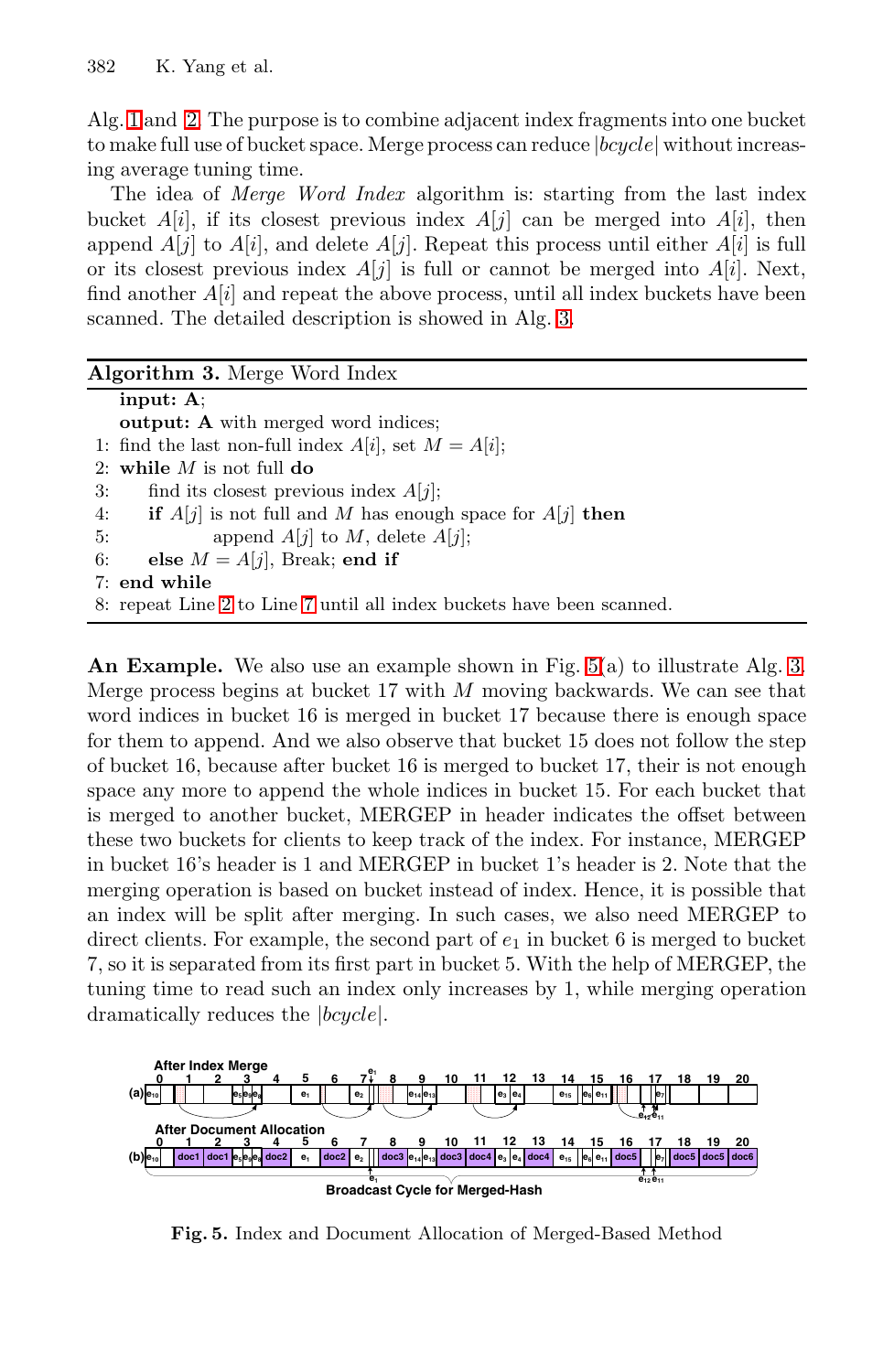After *Basic-Hash*, the broadcast channel looks as Fig. 4(a), with 13 index buckets. If we merge index buckets following Alg. 3, the number of index buckets will decrease to 9, as shown in Fig.  $5(a)$ . Comparing Fig.  $4(b)$  and  $5(b)$ , we see that  $|bcucle|$  after merging is reduced to 20, which is the same as  $|ibcucle|$ ; while  $|bcycle|$  without merging is 25, which is 20% longer than  $|ibcycle|$ .

### **4.3 Information Retrieval Protocol**

<span id="page-11-1"></span>After document allocation, the whole bcycle is bui[lt.](#page-11-1) Next, we discuss information retrieval protocol. A mobile client will firstly access onto the channel, read the current bucket and get hash function. Next, it computes a sequence number hashed from target word  $w$ , and waits until this bucket appears. Then it will follow the direction of bucket pointers to find the word index containing the information of w, and read every offset inside the *doc offset list*. Finally, it waits according to these time offsets and download the requested documents one by one. The detailed description of this algorithm is illustrated in Alg. 4.

<span id="page-11-0"></span>

| Algorithm 4. Information Retrieval Protocol |  |  |  |
|---------------------------------------------|--|--|--|
|---------------------------------------------|--|--|--|

|  | <b>input:</b> keyword $w$ ; |  |
|--|-----------------------------|--|
|--|-----------------------------|--|

**output:** a set of documents containing w;

1: read current bucket *cb*, get hash function  $hash(\cdot)$ ; compute  $sq = hash(w)$ ;

2: **if**  $A[sq]$  is not the current bucket **then** wait for the  $A[sq]$ ; **end if** 

- 3: read  $A[sq]$ , follow index pointer to find  $e_i$  with w.
- 4: read all the addresses of document containing  $w$ :
- 5: **for** each document offset **do** wait and download the document buckets; **end for**

## **5 Performance Analysis**

In this section, we will give theoretical analysis for both *Basic-Hash* and *Merged-Hash* with respect to the average access latency and tuning time.

#### **5.1 Analysis for Basic-Hash**

For an inverted list, the average number of documents linked to a word is  $Avg(S) = \sum_{i=0}^{v-1} s_i/v$ . The average length of a word index  $|AKE| = w + aAvg(S)$ .

**Theorem 1.** *The average access latency of* Basic-Hash *is*

$$
\left(\frac{1}{2} + \frac{Avg(S)}{Avg(S) + 1}\right) \left(\sum_{i=0}^{t-1} y_i + \left\lceil \frac{|AKE|}{(1-\gamma)l} \right\rceil (1-\gamma)v\right). \tag{2}
$$

*Proof.* In *Basic-Hash*, average access time (Avg(AL)) is the sum of *probe wait* and *bcast wait*, where *probe wait* denotes the latency of finding target word index bucket and *bcast wait* is the time needed to download all documents containing the requested word. If documents are uniformly distributed on the channel,

<span id="page-11-2"></span>
$$
Avg(AL) = \frac{|bcycle|}{2} + \frac{Avg(S)|bcycle|}{Avg(S) + 1}.
$$
\n(3)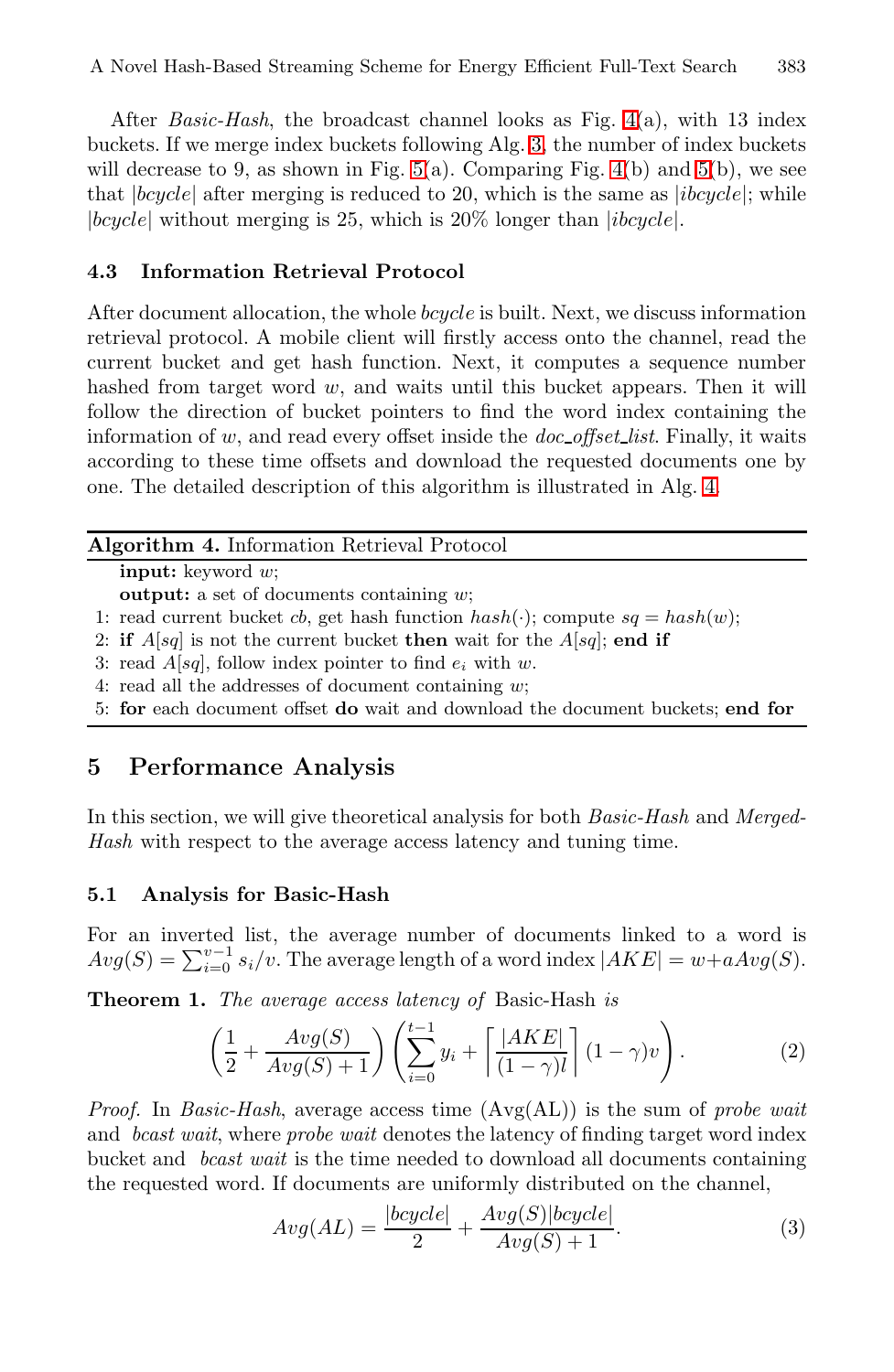From Eqn. (1), we have

$$
|bcycle| = \sum_{i=0}^{t-1} y_i + \left\lceil \frac{|AKE|}{(1-\gamma)l} \right\rceil v(1-\gamma) \tag{4}
$$

Combining Eqn. (3) and (4), we can derive Eqn. (2).

**Theorem 2.** *The average tuning time of* Basic-Hash *is*  $1 + \left[ \frac{|AKE|}{(1-\gamma)l} \right]$  $+\frac{Avg(S)}{t}$  $\sum_{ }^{t-1}$  $\sum_{i=0} y_i$ .

*Proof.* The average tuning time  $(Avg(TT))$  includes time of 1) initial probing, 2) reading target index bucket and 3) downloading target documents. Initial probing takes time 1. After initial probe, the client c[om](#page-10-0)putes the hashed value, dozes and tunes in the hashed bucket directly. The time needed to read the target index bucket is  $\left[|AKE|/((1 - \gamma)l)\right]$ . On average, there are  $Avg(S)$  documents containing a word, so the time needed to download these documents is  $Avg(S)\sum_{i=0}^{t-1} y_i/t$ . Summing the above three parts, we can get the conclusion.

## **5.2 Analysis for Merged-Hash**

For *Merged-Hash* scheme, index buckets are merged according to Alg. 3 after word indices are hashed to the channel. We define  $|MIB|$  to represent the total number of index buckets after merging, and merge rate  $\delta = |MIB|/|IB|$  to indicate the effect of merging.  $\delta$  is bounded between  $\left[ \frac{1}{|AKE|} \right], 1$  $\left[ \frac{1}{|AKE|} \right], 1$  $\left[ \frac{1}{|AKE|} \right], 1$ .

<span id="page-12-0"></span>**Theorem 3.** *The access latency of* Merged-Hash *is*

$$
\left(\frac{1}{2} + \frac{Avg(S)}{Avg(S) + 1}\right) \left(\sum_{i=0}^{t-1} y_i + \left\lceil \frac{|AKE|}{(1-\gamma)l} \right\rceil (1-\gamma)v\delta\right). \tag{5}
$$

*Proof.* The access latency of *Merged-Hash* scheme is also computed as Eqn. (3). The difference is how to get |bcycle|. In *Merged-Hash*, the length of a bcycle is:

$$
|bcycle| = |DB| + |MIB| = \sum_{i=0}^{t-1} y_i + \left\lceil \frac{|AKE|}{(1-\gamma)l} \right\rceil (1-\gamma)v\delta.
$$

**Theorem 4.** *The tuning time of* Me[rge](#page-12-0)d-Hash *is*  $2 + \delta \left[ \frac{|AKE|}{(1-\gamma)l} \right]$  $+$   $\frac{Avg(S)}{t}$  $\sum_{ }^{t-1}$  $\sum_{i=0} y_i$ .

*Proof.* Similar as *Basic-Hash*, the tuning time for *Merged-Hash* is also composed of three parts. If the word index of interest did not merge with any other index, the tuning time is exactly the same as in *Basic-Hash*. If the word index merged with other indices, it means the size of this index is smaller than an index bucket. So it takes 1 unit time to read. Therefore, the average tuning time to read word index is  $(1-\delta)+\delta[|AKE|/((1-\gamma)l)]$ . Combining with the tuning time for initial probing and document downloading, we can prove Thm. 4.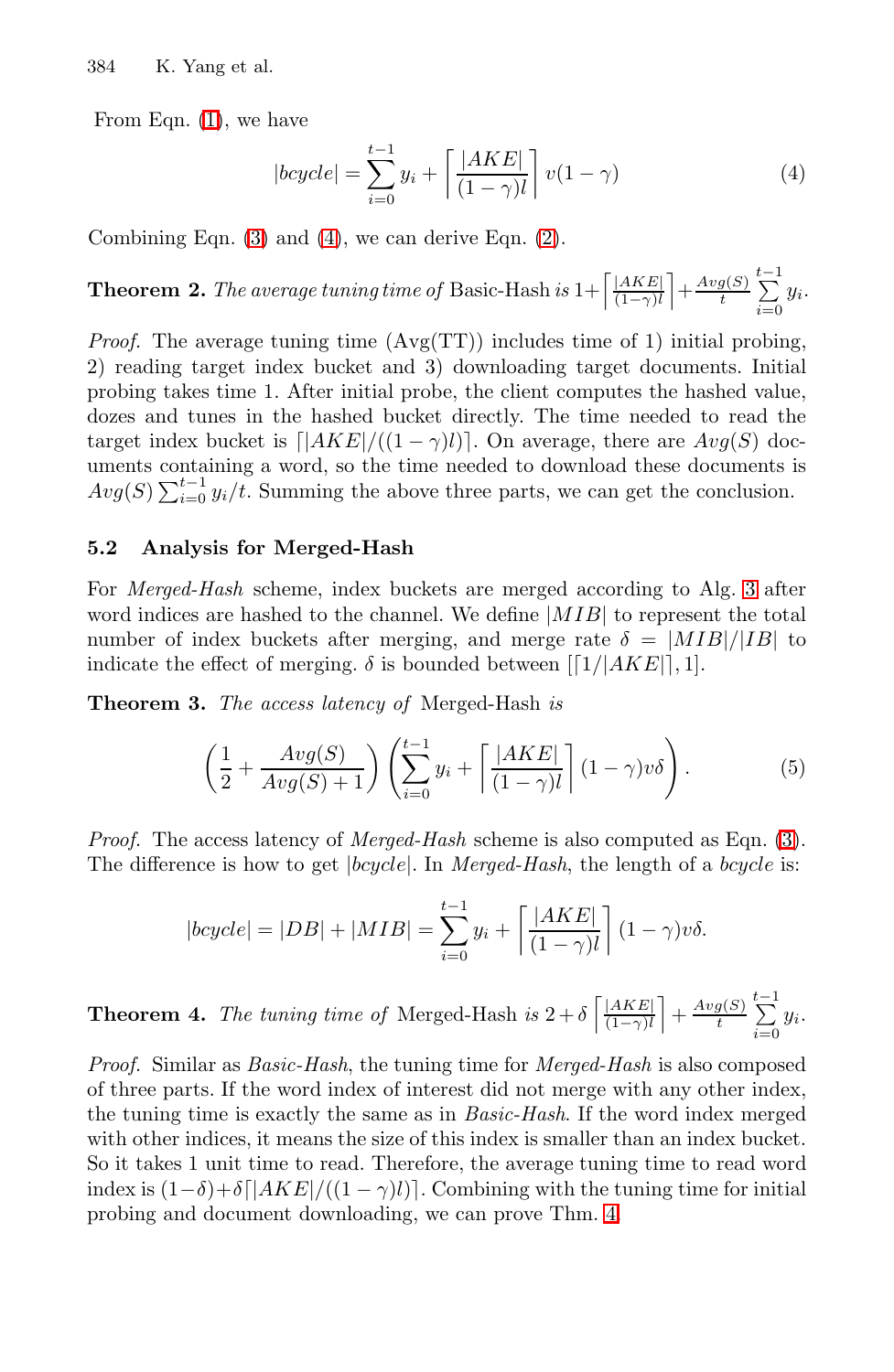# **6 Simulation and Performance Evaluation**

In this section, we will evaluate the *Basic-Hash* and *Merged-Hash* methods by simulation results. We also compare *Merged-Hash* method with *Inverted List* and *Inverted List + Tree Index* methods in [7]. The performance metrics used are average access latency (AAL) and average tuning time (ATT).

The simulation is implemented using Java 1.6.0 on an Intel(R)  $Xeon(R) E5520$ computer with 6.00GB memory, with Windows 7 version 6.1 operating system. We simulate a base station with single broadcast channel, broadcasting a database of 10,000 documents with a dictionary of 5,000 distinct words. For each group of experiments, we generate 20,000 clients randomly tuning in the channel and compute the average of their access latency and tuning time.

#### **6.1 Comparison between** *Basic-Hash* **and** *Merged-Hash*

We use two experiments to compare the performance of *Basic-Hash* and *Merged-Hash*. In the first experiment, we vary the size of the word dictionary from 1,000 to 5,000, while the number of documents is fixed to 10,000. This simulates how similar a set of documents are. Documents with more similar topics may have more words in common, which results in a smaller dictionary. The content of each document is randomly generated from the dictionary. The repetitions of a word in a document is uniformly distributed between 1 and 5. The number of non-replicated words contained in a document is set between 1 and 50.



<span id="page-13-0"></span>**Fig. 8.** AAL w.r.t. Document No. **Fig. 9.** ATT w.r.t. Document No.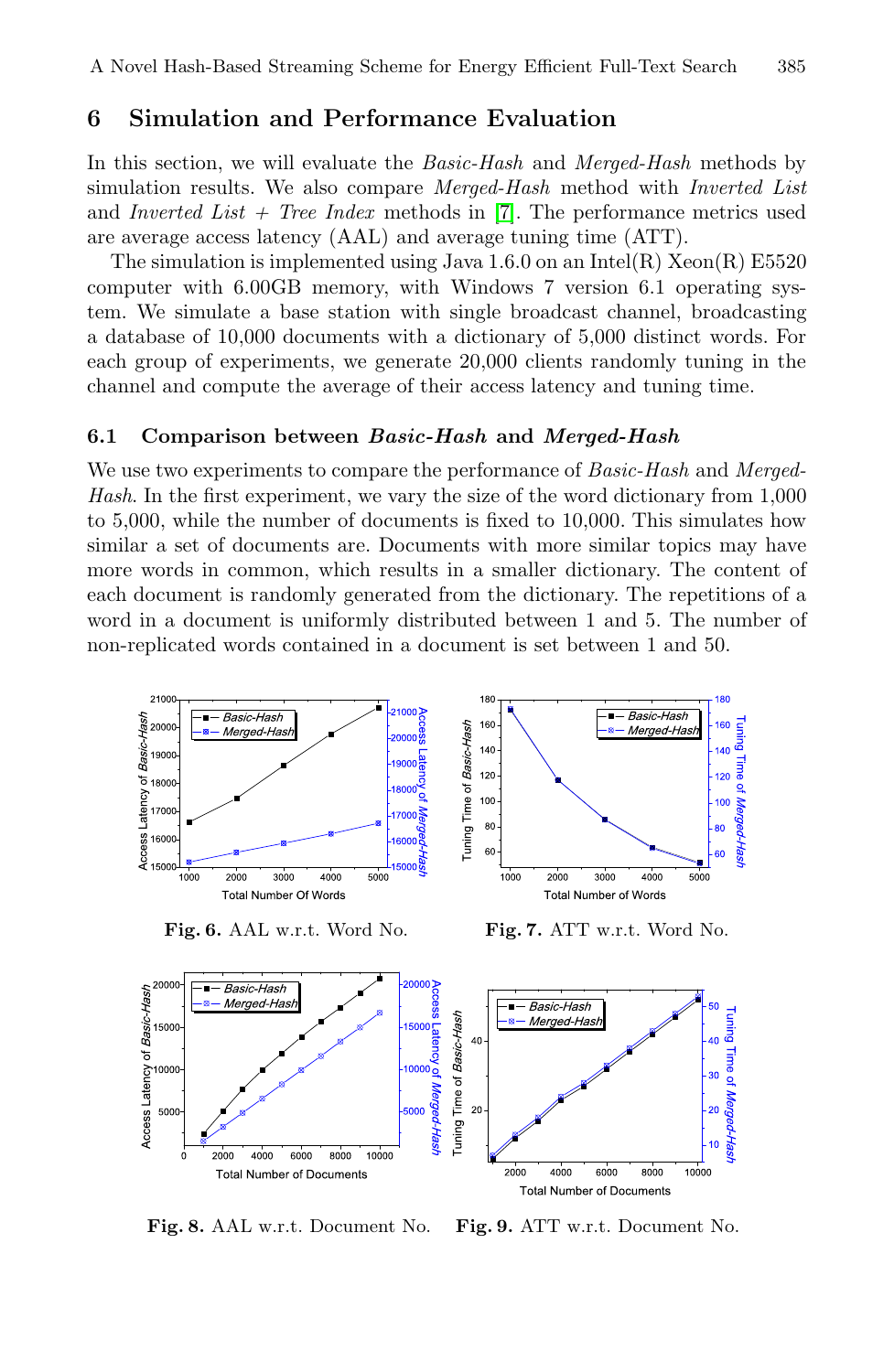Fig. 6 shows average latency of *Basic-Hash* and *Merged-Hash* in this setting. Obviously, *Merged-Hash* has a much shorter access latency than *Basic-Hash*. This verifies our prediction that by merging hashed indices, we can reduce |bcycle| and thus reduce average access latency. In fact, when the dictionary size is 5000, |bcycle| of *Basic-Hash* is 14047 while tit is only 11284 for *Merged-Hash*. When the total number of words increases, the advantage of *Merged-Hash* compared with *[Bas](#page-13-0)ic-Hash* becomes more obvious.

Fig. 7 presents the average tuning time. We can observe that no matter how the dictionary size changes, the average tuning times of *Basic-Hash* and *Merged-Hash* are very similar with each other. This is because merging word indices do not have much impact on the time for reading a word index of interest.

The second experiment is to evaluate the influence of document set size to the performances of proposed two streaming scheme. We generate  $D$  in the same way. Then, randomly choose subsets of  $D$  to form eight smaller-sized document set ranging from 1,000 to 9,000. Fig. 8 indicates that *Merged-Hash* performs better than *Basic-Hash* with respect to average access latency no matter how large the document set size is. The difference between *Merged-Hash* and *Basic-Hash* first increases as the number of documents increases, then almost remains unchanged after the document set size r[eac](#page-15-5)hes 6000. Similar as the first experiment, whatever document set size is, the difference between average tuning times of these two streaming schemes is negligible.

### **6.2 Co[m](#page-15-5)parison with Other Methods**

In [7], the authors proposed two full-text search method: *Inverted List* method  $(IL)$  and *Inverted List + Tree Index* method  $(IL+TI)$ . For a fair comparison, we set the simulation environment exactly the same as in [7]. We generate 10,000 documents, each of size 1024 bytes. The contents of documents are randomly generated from 4703 distinct words. The bucket size is 1024 bytes. The repetitions of a word in a document is 1 to 5, in a uniform way. The  $Avg(S)$  is 51, which is also the same as in [7]. All results are averaged based on 20,000 clients.

|                                        |    | $IL + TI$ Merged-Hash |
|----------------------------------------|----|-----------------------|
| average access latency $14901$ $16323$ |    | 16312                 |
| average tuning time 916                | 91 | 54                    |

**Table 3.** Comparison of three full-text search methods

Tab. 3 compares the average access latency and tuning time of *IL*, *IL+TI* and *Merged-Hash*. Compared with *IL*, both *IL+TI* and *Merged-Hash* can dramatically reduce average tuning time by indexing the inverted list. *Merged-Hash* costs even 40.7% less average tuning time than *IL+TI*. Therefore, *Merged-Hash* is the most energy efficient scheme among three. This verifies our analysis that hashing can speed up the searching within the inverted list and consequently reduce tuning time. The average access latency of *Merged-Hash* are slightly longer (9.5%) than *IL*. The reason is that although hashing itself does not require dedicated index bucket, hashing word indices into different buckets may not make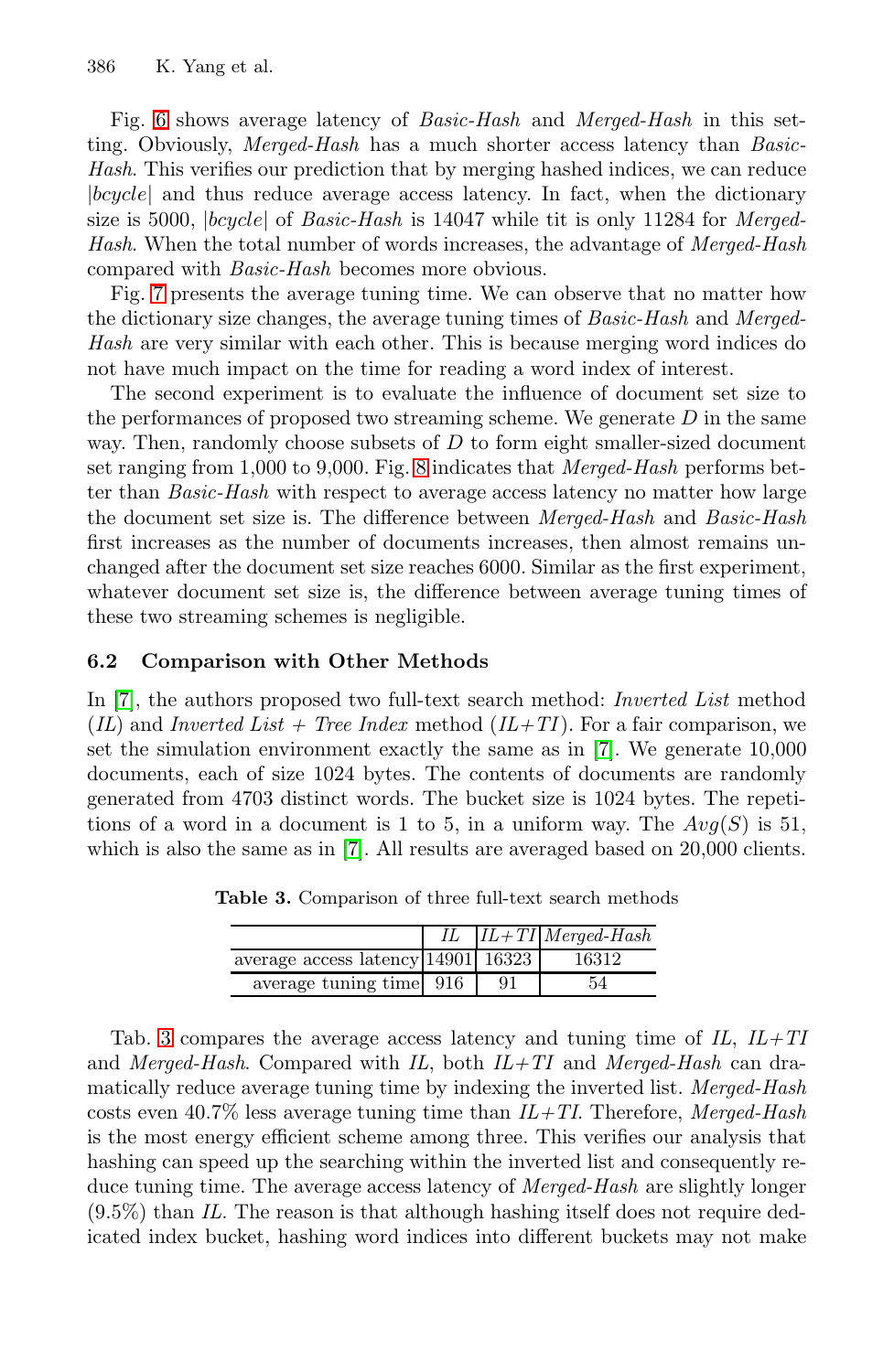full use of the bucket capacity. Therefore,  $|MIB|$  may be larger than the number of buckets needed to fill in a complete inverted list. However, *Merged-Hash* still has very similar average access latency with *IL+TI*.

# **7 Conclusion**

In this paper, we proposed two novel wireless data broadcast streaming schemes: *Basic-Hash* and *Merged-Hash*, which provide a two-level indexing to facilitate the full-text query processing in the wireless data broadcast environment. The proposed methods utilizing hash technique to index the inverted list of document broadcasted, which itself is an index for full-text search. For each scheme, we designed detailed index allocation and document allocation algorithms, together with a corresponding querying processing protocol. The performances of these two schemes were analyzed both theoretically and empirically. Simulation results indicate that *Merged-Hash* is the most energy-efficient streaming scheme among [all broadcast schemes for full-text search](http://msdn.microsoft.com/en-us/library/ms142571.aspx) in existing literatures. In the future, we plan to extend *Merged-Hash* to increase the utilization ratio of index buckets in order to further reduce the access latency and tuning time of full-text query processing. We also plan to explore how to adopt other traditional full-text search [methods to the wireless broadcast environment.](http://www.oracle.com/technology/pub/articles/asplund-textsearch.html)

## <span id="page-15-2"></span><span id="page-15-1"></span><span id="page-15-0"></span>**References**

- 1. http://msdn.microsoft.com/en-us/library/ms142571.aspx
- <span id="page-15-5"></span>2. Amer-Yahia, S., Shanmugasundaram, J.: Xml full-text search: challenges and opportunities. In: VLDB 2005 (2005)
- 3. Asplund, M.: Building full-text search applications with oracle text, http://www.oracle.com/technology/pub/articles/asplund-textsearch.html
- <span id="page-15-4"></span>4. Atlam, E.S., Ghada, E.M., Fuketa, M., Morita, K., Aoe, J.: A compact memory space of dynamic full-text search using bi-gram index. In: ISCC 2004 (2004)
- 5. Blair, D.C., Maron, M.E.: An evaluation of retrieval effectiveness for a full-text document-retrieval system. Commun. ACM 28(3), 289–299 (1985)
- 6. Brown, E.W., Callan, J.P., Croft, W.B.: Fast incremental indexing for full-text information retrieval. In: VLDB 1994, pp. 192–202 (1994)
- <span id="page-15-3"></span>7. Chung, Y.D., Yoo, S., Kim, M.H.: Energy- and latency-efficient processing of fulltext searches on a wireless broadcast stream. IEEE Trans. on Knowl. and Data Eng. 22(2), 207–218 (2010)
- 8. Chung, Y.C., Lin, L., Lee, C.: Scheduling non-uniform data with expectedtime constraint in wireless multi-channel environments. J. Parallel Distrib. Comput. 69(3), 247–260 (2009)
- 9. Faloutsos, C., Christodoulakis, S.: Signature files: an access method for documents and its analytical performance evaluation. ACM Trans. Inf. Syst. 2(4), 267–288 (1984)
- 10. Imielinski, T., Viswanathan, S., Badrinath, B.r.: Data on air: Organization and access. IEEE Trans. on Knowl. and Data Eng. 9(3), 353–372 (1997)
- 11. Kim, M.S., Whang, K.Y., Lee, J.G., Lee, M.J.: Structural optimization of a full-text n-gram index using relational normalization. The VLDB Journal 17(6), 1485–1507 (2008)